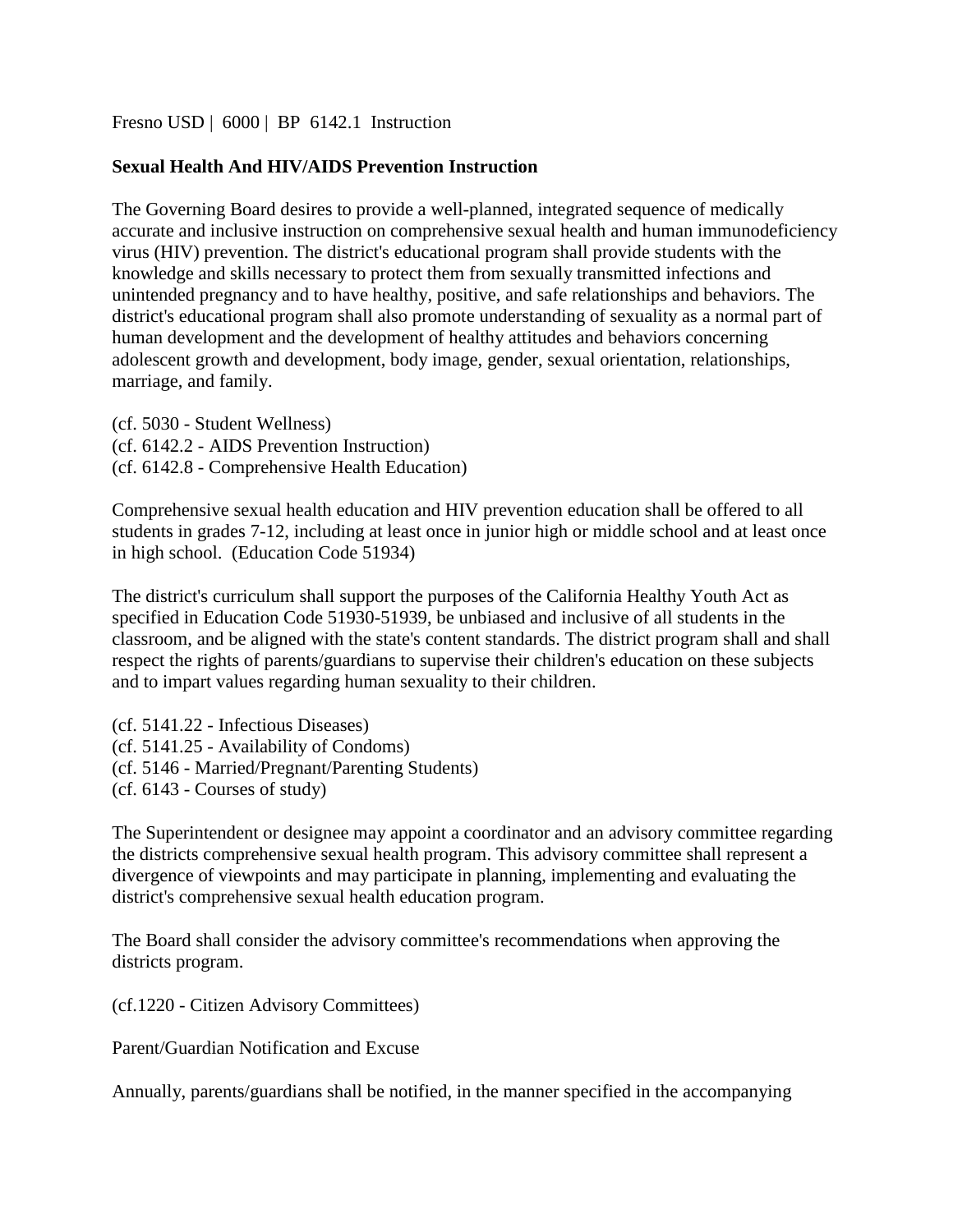administrative regulation that they may request in writing that their child be excused from participating in comprehensive sexual health and HIV prevention education. Students so excused by their parents/guardians shall be given an alternative educational activity. (Education Code 51240, 51938, 51939)

At the beginning of each school year, or at the time of a student's enrollment, parents/guardians shall be notified, in the manner specified in the accompanying administrative regulation that they may request in writing that their child be excused from participating in comprehensive sexual health and HIV/AIDS prevention education. Students so excused by their parents/guardians shall be given an alternative educational activity. The notice shall advise parents/guardians: (Education Code 51240, 51938, 51939)

1. That written and audiovisual educational materials to be used in comprehensive sexual health and HIV/AIDS prevention education are available for inspection

2. That parents/guardians may request in writing that their child not receive comprehensive sexual health or HIV/AIDS prevention education

3. That parents/guardians have a right to request a copy of Education Code 51930-51939

4. Whether the comprehensive sexual health or HIV/AIDS prevention education will be taught by district personnel or outside consultants

If the district chooses to use outside consultants or to hold an assembly with guest speakers to teach the comprehensive sexual health or HIV/AIDS prevention education, the notification shall include: (Education Code 51938)

a. The date of the instruction

b. The name of the organization or affiliation of each guest speaker

c. Information stating the right of the parent/guardian to request a copy of Education Code 51933-51934

If the arrangements for instruction by outside consultants or guest speakers are made after the beginning of the school year, the district shall notify parents/guardians by mail or another commonly used method of notification no fewer than 14 days before the instruction is given. (Education Code 51938)

(cf. 5145.6 - Parental Notifications)

The district may administer to students in grades 7-12 anonymous, voluntary, and confidential research and evaluation instruments, including tests and surveys, containing age-appropriate questions about their attitudes or practices related to sex. Prior to administering such a research and evaluation instrument, parents/guardians shall be provided written notice of the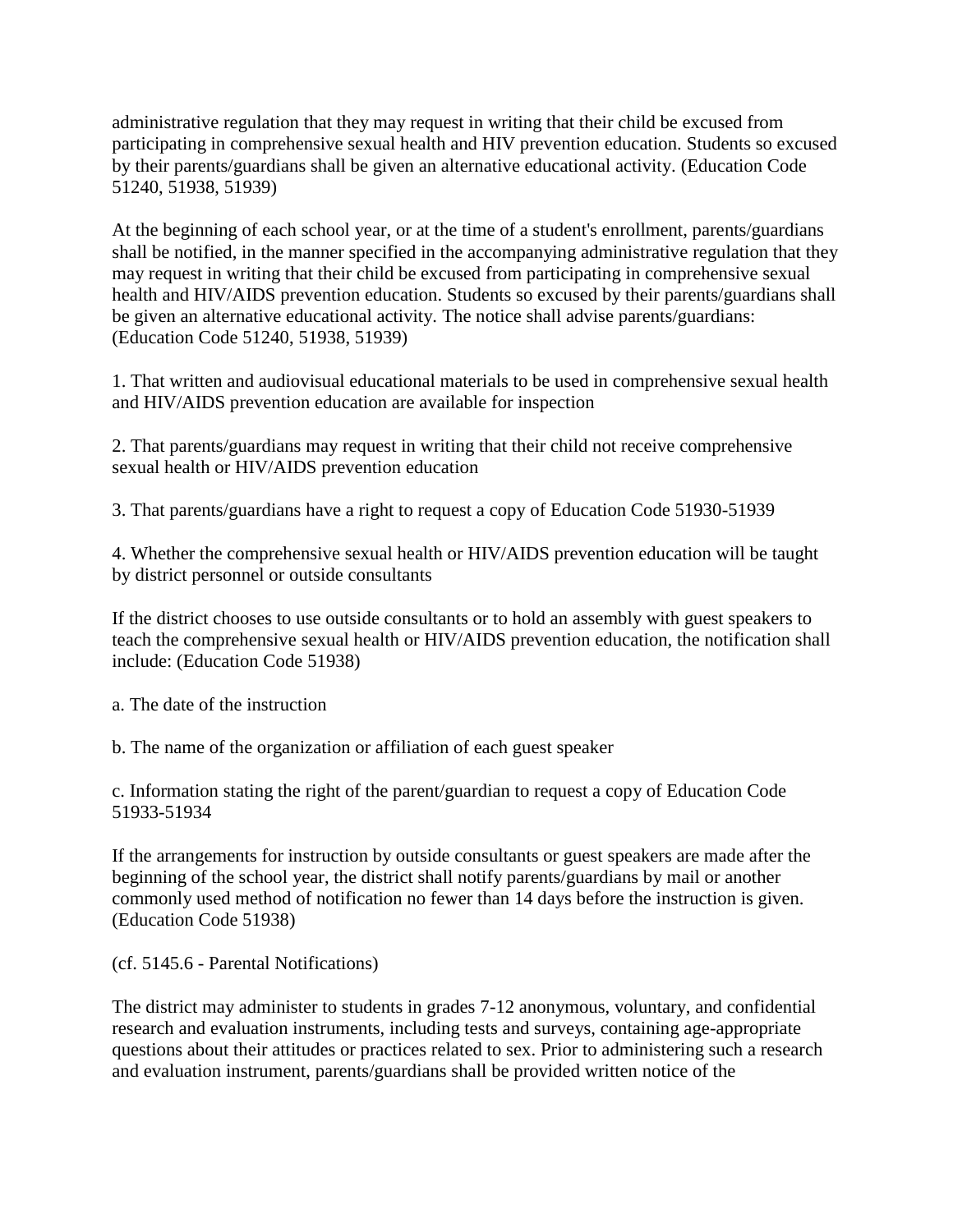administration. Parents/Guardians shall be given an opportunity to review the research instrument and to request in writing that their child not participate. (Education Code 51938).

Upon written request, a parent/guardian may excuse his/her child from participating in comprehensive sexual health or HIV/AIDS prevention education or from participating in questionnaires or surveys regarding health behaviors and risks. Students so excused by their parents/guardians shall be given an alternative educational activity. (Education Code 51240, 51939)

(cf. 5022-Student and Family Privacy Rights)

A student shall not be subject to disciplinary action, academic penalty, or other sanction if the student's parent/guardian declines to permit the student to receive the instruction. (Education Code 51939)

*Fresno Unified School District does not harass, intimidate, or discriminate on the basis of race, color, ethnicity, national origin, ancestry, age, creed, religion, political affiliation, gender, gender identity or expression or genetic information, mental or physical disability, sex, sexual orientation, parental or marital status, military veteran status, or any other basis protected by law or regulation, in its educational program(s) or employment.*

Legal Reference:

# EDUCATION CODE

220 Prohibition of discrimination 33544 Inclusion of sexual harassment and violence in health curriculum framework 48980 Notice at beginning of term 51202 Instruction in personal and public health and safety 51210.8 Health education curriculum 51225.35 Instruction in sexual harassment and violence; districts that require health education for graduation 51240 Excuse from instruction due to religious beliefs 51513 Materials containing questions about beliefs or practices 51930-51939 Comprehensive Sexual Health and HIV/AIDS Prevention Education Act 67386 Student safety; affirmative consent standard

HEALTH AND SAFETY CODE 1255.7 Parents surrendering physical custody of a baby

PENAL CODE 243.4 Sexual battery 261.5 Unlawful sexual intercourse 271.5 Parents voluntarily surrendering custody of a baby

UNITED STATES CODE, TITLE 20 1232h Protection of Student Rights 7906 Sex education